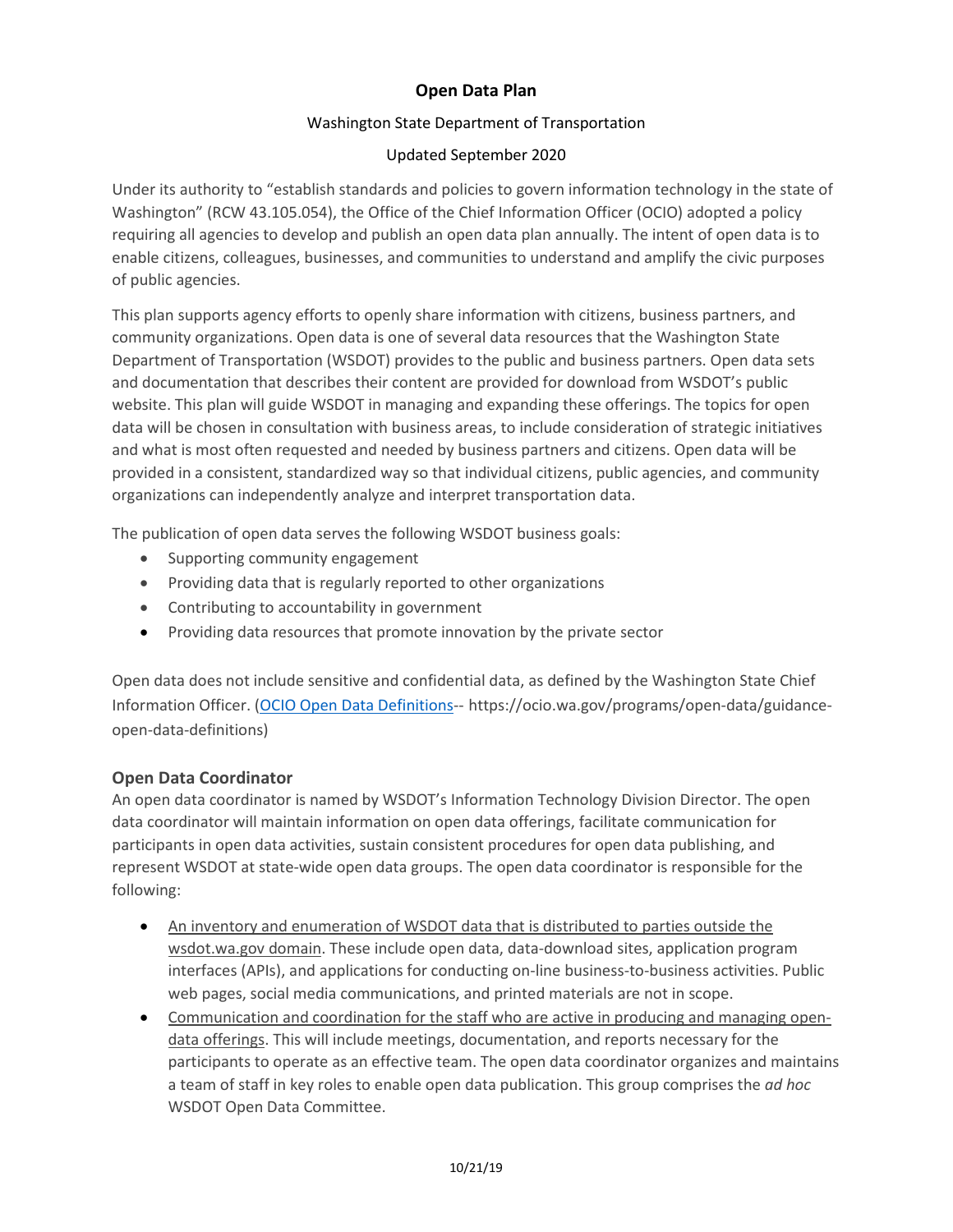- Maintaining a set of procedures that enable open data publication. These procedures describe how a candidate open data set can be evaluated for risk and feasibility and who will do what to implement the publication and periodically refresh it. These procedures will be reviewed and revised as needed by the open data coordinator, with the advice and consent of the WSDOT Open Data Committee. The procedures comprise a framework of recommended practices that is versatile enough for adaptation to circumstances.
- Representing WSDOT on the topic of open data to other agencies and organizations. This involves supporting participation in the open data program of the Office of the Chief Information Officer, and participation in other open data forums as appropriate. The open data coordinator maintains the WSDOT Open Data Plan and produces the annual report on open data to the OCIO.
- Performance measurements. The WSDOT Open Data Committee will develop a system for measuring the usage of WSDOT open data resources.

## **WSDOT Open Data Committee**

The Open Data Committee is composed of staff representing key responsibilities for information management at WSDOT—

- WSDOT Open Data Coordinator (Chair)
- Communications
- Enterprise Risk Management
- IT Division, Application Development
- IT Division, Data Resource Management
- IT Division, Information Resource Management
- Knowledge Strategy
- Library Services
- Risk Management & Legal Services
- State Computer Aided Engineering (CAE) Support
- Strategic Assessment and Performance Analysis
- Transportation Data, GIS & Modeling

#### **Recommended Practices for Publishing Open Data**

WSDOT publishes a variety of data for use by business partners, other public agencies, and the public. The data are published on websites in myriad formats encompassing reports, data downloads, and information tools. Consistent practices help WSDOT present information coherently for clarity, ease of use, and ease of maintenance.

"Publish" means to provide data products to visitors of public web sites. These products typically include reports containing data, data sets, and interactive web pages. The public web sites through which